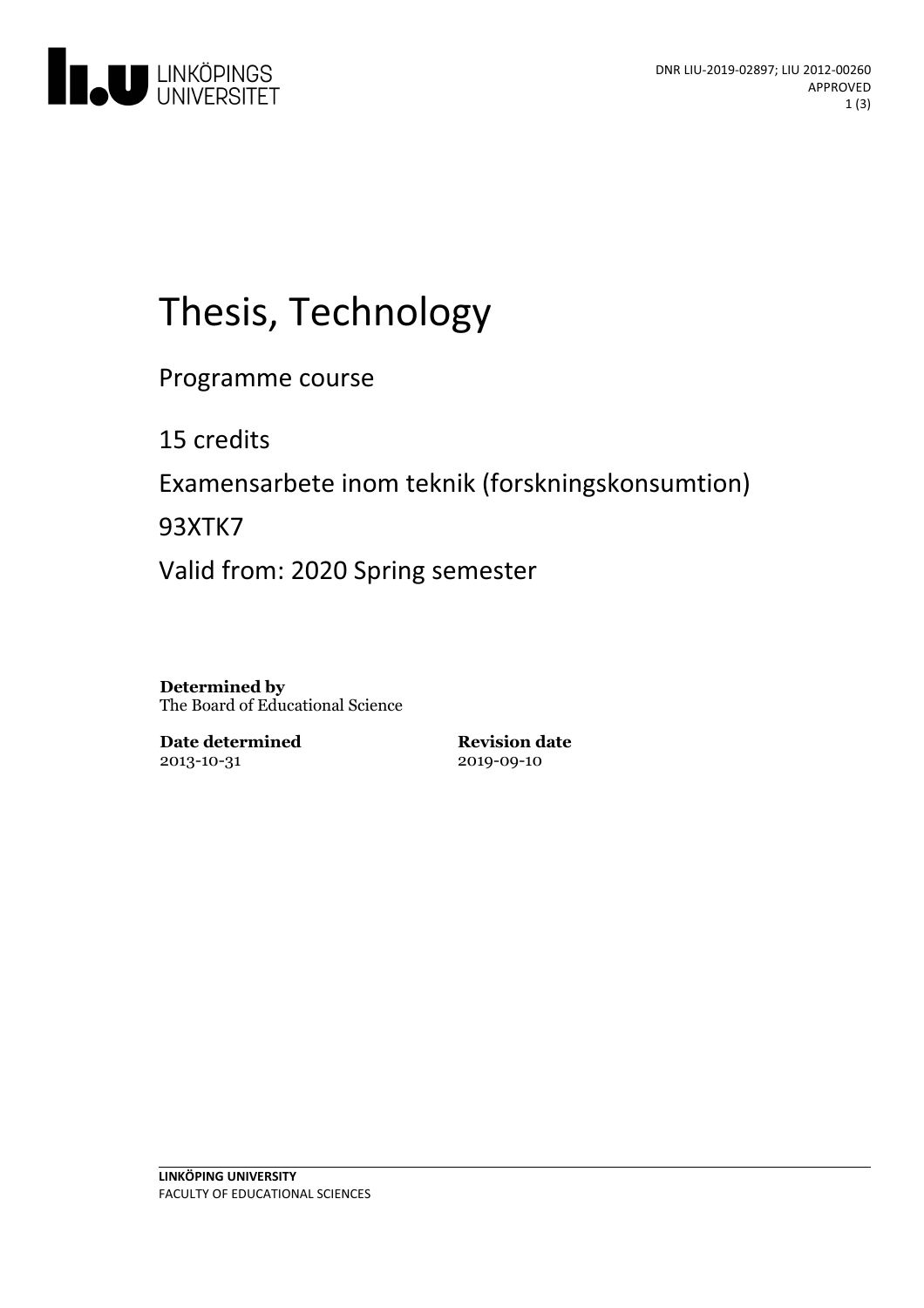## Main field of study

Engineering

### Course level

First cycle

#### Advancement level

G2E

#### Course offered for

Secondary School Teacher Programme with a specialization in Teaching in Grades 7-9 of the Compulsory School

#### Entry requirements

x

#### Examination

Applies to all courses regardless of grading scale.

Students failing an exam covering either the entire course or part of the course two times are entitled to have a new examiner appointed for the reexamination.

If the course has a three-graded grading scale (U - VG), following applies:

Students who have passed an examination may not retake it in order to improve their grades.

The following applies to courses that include a compulsory component:

If special circumstances prevail, and if it is possible with consideration of the nature of the compulsory component, the examiner may decide to replace the compulsory component with another equivalent component.

If the LiU coordinator for students with disabilities has granted a student the right to an adapted examination for <sup>a</sup> written examination in an examination hall, the student has the right to it. If the coordinator has instead recommended for the student an adapted examination or alternative form of examination, the examiner may grant this if the examiner assesses that it is possible, based on consideration of the course objectives.

#### Grades

Three-grade scale, U, G, VG